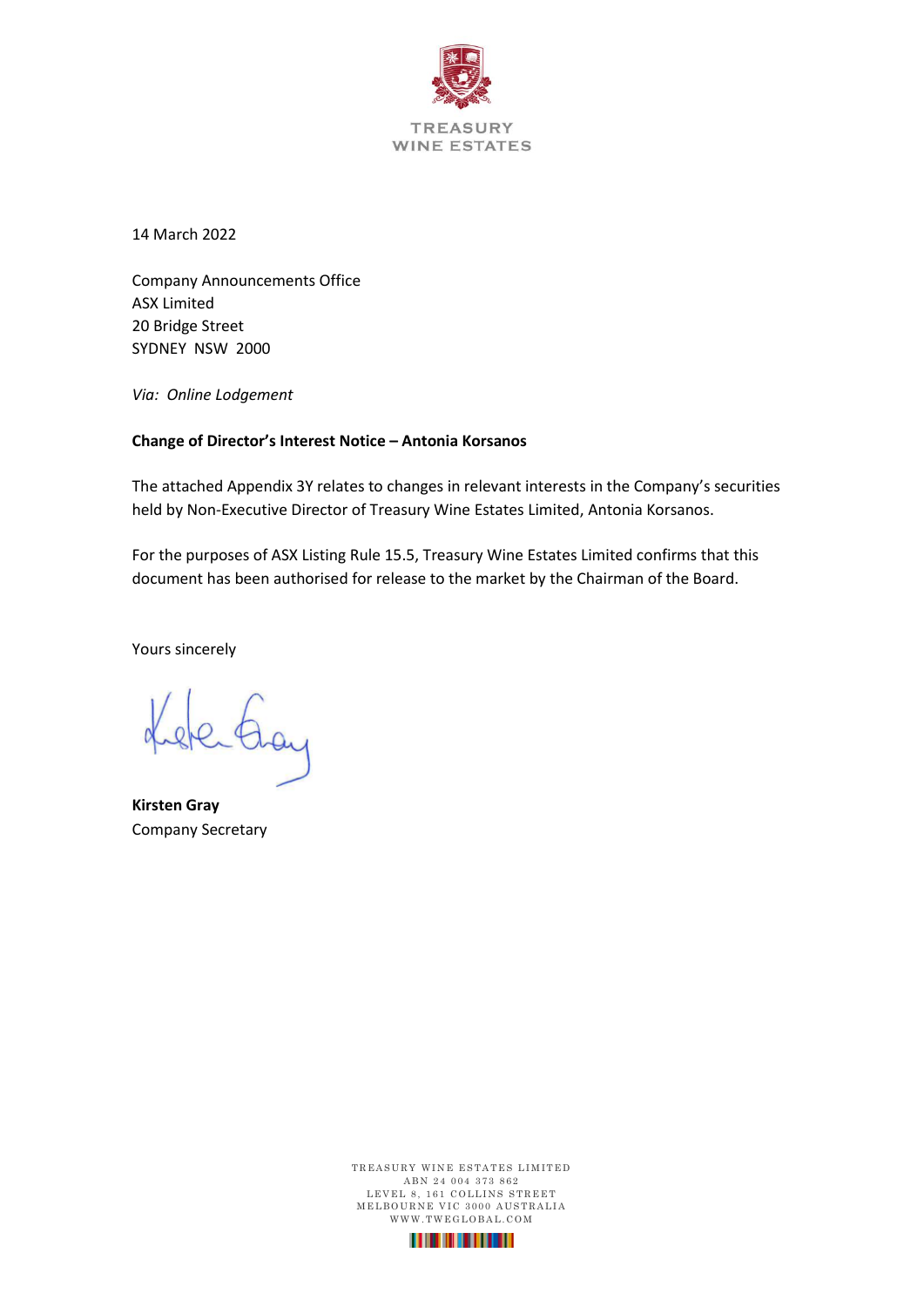*Rule 3.19A.2*

# **Appendix 3Y**

# **Change of Director's Interest Notice**

*Information or documents not available now must be given to ASX as soon as available. Information and documents given to ASX become ASX's property and may be made public.*

Introduced 30/09/01 Amended 01/01/11

| Name of entity | <b>TREASURY WINE ESTATES LIMITED</b> |
|----------------|--------------------------------------|
| <b>ABN</b>     | 24 004 373 862                       |

We (the entity) give ASX the following information under listing rule 3.19A.2 and as agent for the director for the purposes of section 205G of the Corporations Act.

| <b>Name of Director</b> | ANTONIA KORSANOS |
|-------------------------|------------------|
| Date of last notice     | 18 March 2021    |

#### **Part 1 - Change of director's relevant interests in securities**

*In the case of a trust, this includes interests in the trust made available by the responsible entity of the trust*

Note: In the case of a company, interests which come within paragraph (i) of the definition of "notifiable interest of a director" should be disclosed in this part.

| Direct or indirect interest                                                                                                                         | Direct interest                                                                                                                                     |  |
|-----------------------------------------------------------------------------------------------------------------------------------------------------|-----------------------------------------------------------------------------------------------------------------------------------------------------|--|
| Nature of indirect interest<br>(including registered holder)<br>Note: Provide details of the circumstances giving rise<br>to the relevant interest. | N/A                                                                                                                                                 |  |
| Date of change                                                                                                                                      | 07 March 2022;<br>08 March 2022; and<br>09 March 2022.                                                                                              |  |
| No. of securities held prior to change                                                                                                              | 12,500                                                                                                                                              |  |
| Class                                                                                                                                               | Ordinary fully paid shares                                                                                                                          |  |
| Number acquired                                                                                                                                     | 1,000 on 07 March 2022;<br>2,000 on 08 March 2022; and<br>2,000 on 09 March 2022.                                                                   |  |
| Number disposed                                                                                                                                     | Nil                                                                                                                                                 |  |
| <b>Value/Consideration</b><br>Note: If consideration is non-cash, provide details and<br>estimated valuation                                        | \$11.35 per share purchased on 07 March 2022;<br>\$11.38 per share purchased on 08 March 2022; and<br>\$11.38 per share purchased on 09 March 2022. |  |

<sup>+</sup> See chapter 19 for defined terms.